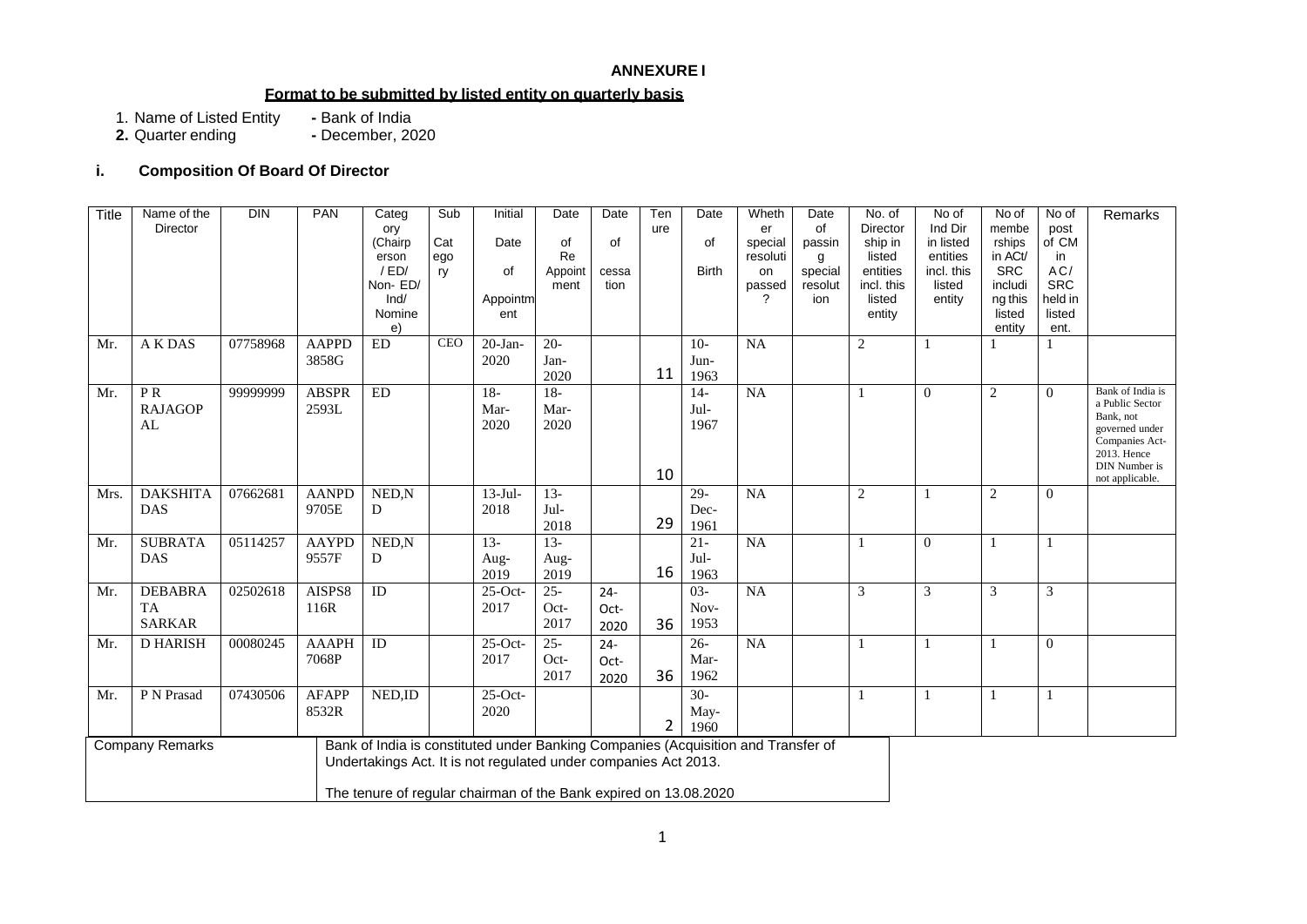| Whether Permanent chairperson<br>appointed     | No. |
|------------------------------------------------|-----|
| Whether Chairperson is related to<br>MD or CEO | No  |

#### **ii. Composition of Committees**

#### **a. Audit Committee**

| Sr.<br>No. | Name of the Director | Category                                    | Chairperson/Membership | Appointment<br>Date | Cessation<br>Date |
|------------|----------------------|---------------------------------------------|------------------------|---------------------|-------------------|
|            | P R RAJAGOPAL        | <b>Executive Director</b>                   | Member                 | 18-03-2020          |                   |
|            | DAKSHITA DAS         | Non-Executive - Non<br>Independent Director | Member                 | 13-07-2018          |                   |
|            | SUBRATA DAS          | Non-Executive - Nominee<br>Director         | Member                 | 13-08-2019          |                   |

| <b>Company Remarks</b>   | Audit committee is constituted under RBI Circular.                       |
|--------------------------|--------------------------------------------------------------------------|
|                          | The tenure of Regular Chairman of Audit committee expired on 20.06.2019. |
|                          | After that Bank is waiting for fresh nomination by Government of India.  |
| <b>Whether Permanent</b> | <b>No</b>                                                                |
| chairperson appointed    |                                                                          |

### **b. Stakeholders Relationship Committee**

| Sr.            | Name of the      | Category                    | Chairperson/Membership | Appointment | Cessation  |
|----------------|------------------|-----------------------------|------------------------|-------------|------------|
| No.            | Director         |                             |                        | Date        | Date       |
|                |                  | Non-Executive - Independent |                        | 25-10-2020  |            |
|                | P N PRASAD       | Director                    | Chairperson            |             |            |
| $\overline{2}$ | P R RAJAGOPAL    | <b>Executive Director</b>   | Member                 | 18-03-2020  |            |
| 3              | <b>DEBABRATA</b> | Non-Executive - Independent |                        | 25-10-2017  | 24-10-2020 |
|                | <b>SARKAR</b>    | Director                    | Chairperson            |             |            |
| 4              |                  | Non-Executive - Independent |                        | 25-10-2017  | 24-10-2020 |
|                | D HARISH         | Director                    | Member                 |             |            |

| Company Remarks                   |     |
|-----------------------------------|-----|
| Whether<br><sup>.</sup> Permanent | Yes |
| chairperson appointed             |     |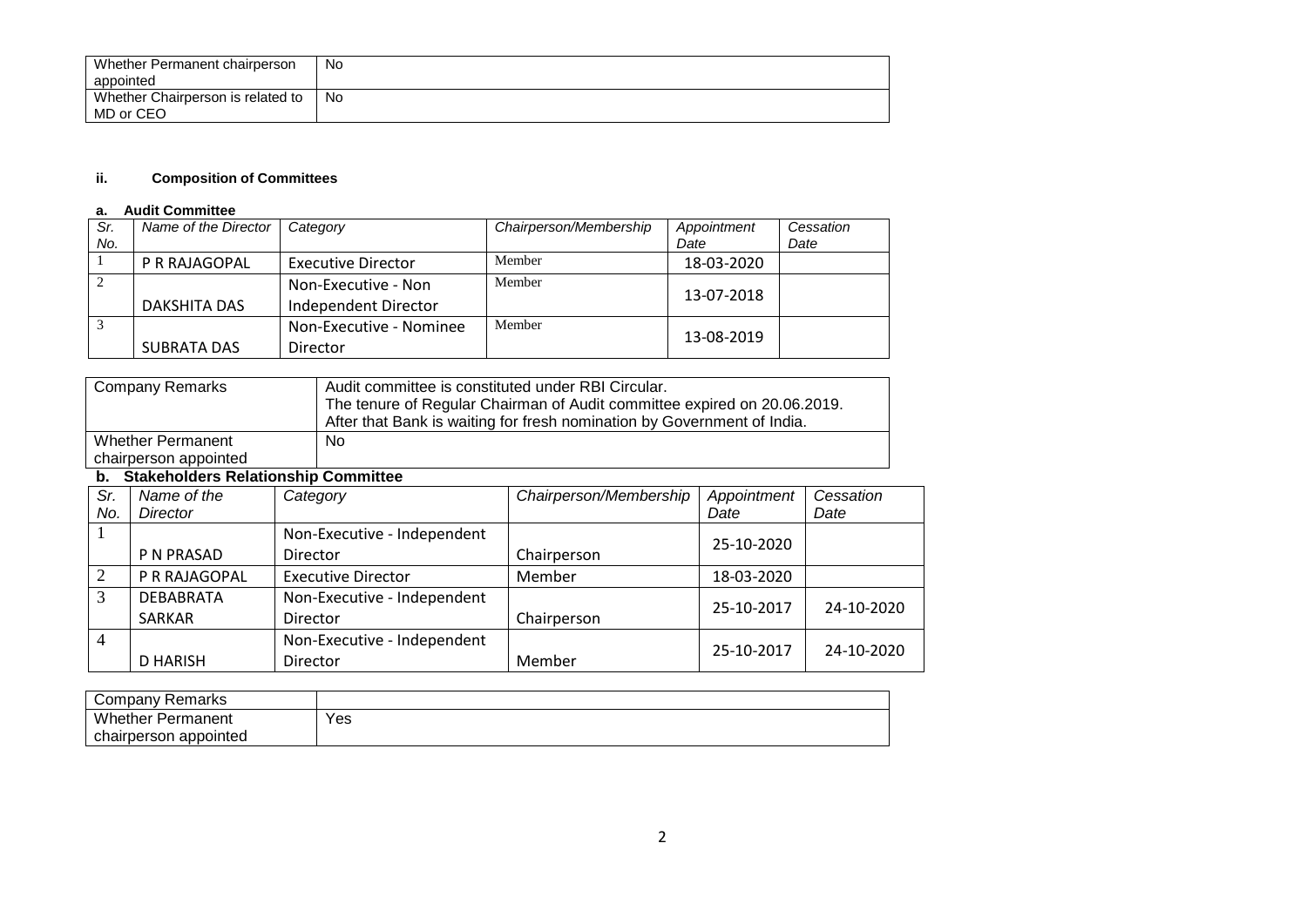## **c. Risk Management Committee**

| Sr.            | Name of the      | Category                  | Chairperson/Membership | Appointment | Cessation  |
|----------------|------------------|---------------------------|------------------------|-------------|------------|
| No.            | <b>Director</b>  |                           |                        | Date        | Date       |
|                | A K DAS          | <b>Executive Director</b> | Chairperson            | 20-01-2020  |            |
| 2              | P R RAJAGOPAL    | <b>Executive Director</b> | Member                 | 18-03-2020  |            |
| 3              |                  | Non-Executive -           |                        |             |            |
|                | P N PRASAD       | Independent Director      | Member                 | 25-10-2020  |            |
| $\overline{4}$ | <b>DEBABRATA</b> | Non-Executive -           |                        | 25-10-2017  | 24-10-2020 |
|                | <b>SARKAR</b>    | Independent Director      | Member                 |             |            |
| 5              |                  | Non-Executive -           |                        | 25-10-2017  | 24-10-2020 |
|                | <b>D HARISH</b>  | Independent Director      | Member                 |             |            |

| Company Remarks          | Risk Management committee has been constituted under RBI Circular. |
|--------------------------|--------------------------------------------------------------------|
| <b>Whether Permanent</b> | Yes                                                                |
| chairperson appointed    |                                                                    |

### **d. Nomination and Remuneration Committee**

| Sr.            | Name of the      | Category                    | Chairperson/Membership | Appointment | Cessation  |
|----------------|------------------|-----------------------------|------------------------|-------------|------------|
| No.            | Director         |                             |                        | Date        | Date       |
|                |                  | Non-Executive - Independent |                        |             |            |
|                | PN Prasad        | Director                    | Chairperson            | 25-10-2020  |            |
| $\overline{2}$ |                  | Non-Executive - Non         |                        | 13-07-2018  |            |
|                | Dakshita Das     | Independent Director        | Member                 |             |            |
| 3              | <b>DEBABRATA</b> | Non-Executive - Independent |                        | 25-10-2017  | 24-10-2020 |
|                | SARKAR           | Director                    | Chairperson            |             |            |
| $\overline{4}$ |                  | Non-Executive - Independent |                        | 25-10-2017  | 24-10-2020 |
|                | <b>D HARISH</b>  | Director                    | Member                 |             |            |

| Company Remarks          | NRC Committee has been constituted under RBI Circular. |
|--------------------------|--------------------------------------------------------|
| <b>Whether Permanent</b> | Yes                                                    |
| chairperson appointed    |                                                        |

### iii. **Meeting of Board of Directors**

| Date(s) of Meeting<br>(if any) in the<br>previous quarter | Date(s) of Meeting<br>(if any) in the<br>relevant quarter | Whether<br>requirement of<br>Quorum met | Number of<br>Directors present | <b>Number of Independent</b><br>Directors present |
|-----------------------------------------------------------|-----------------------------------------------------------|-----------------------------------------|--------------------------------|---------------------------------------------------|
| 03-08-2020                                                | $23 - 10 - 2020$ Yes                                      |                                         |                                |                                                   |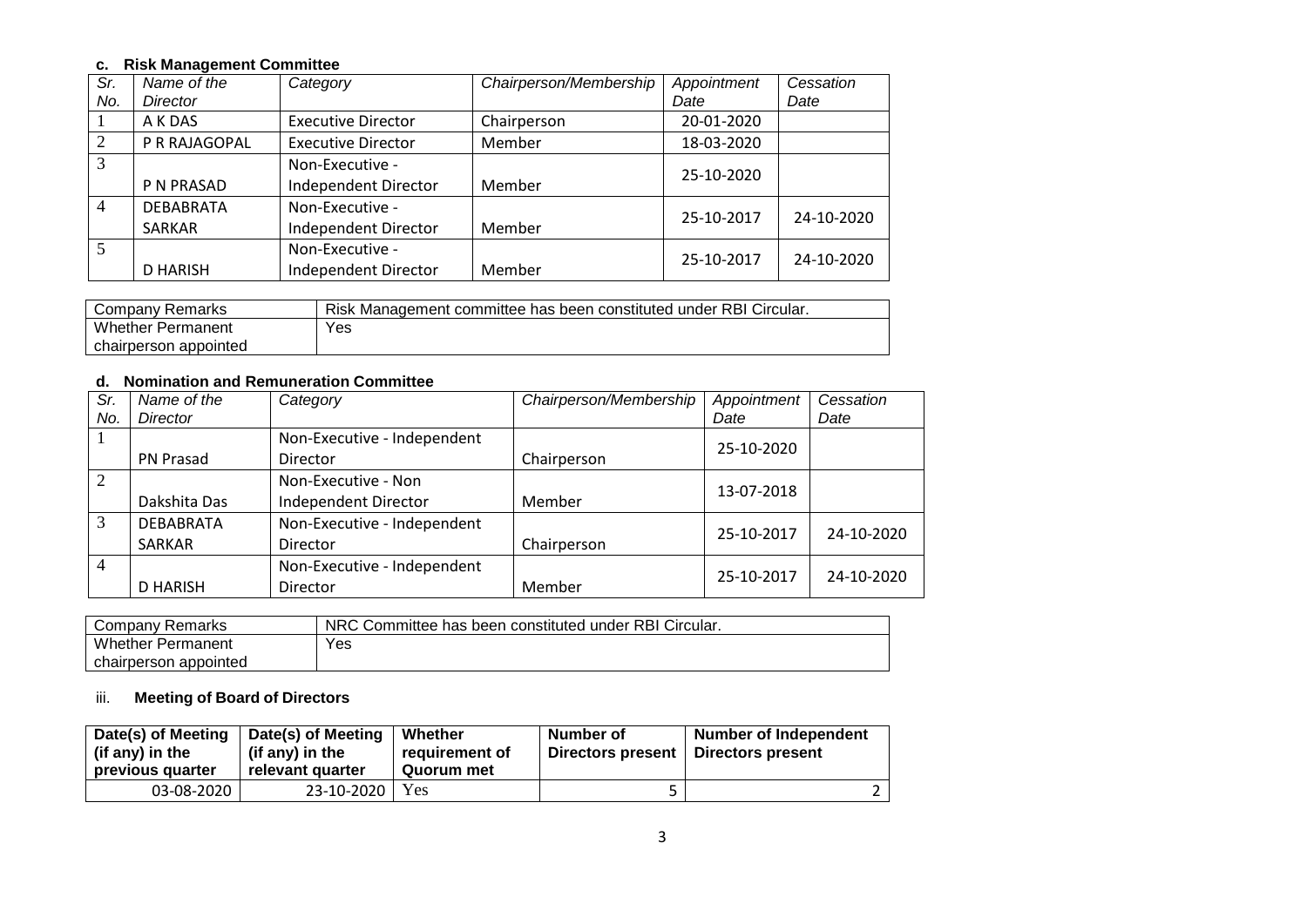| 13-08-2020 | 06-11-2020 | Yes |  |
|------------|------------|-----|--|
| 23-09-2020 | 25-11-2020 | Yes |  |
|            | 28-12-2020 | Yes |  |

| Company Remarks               |    |
|-------------------------------|----|
| Maximum gap between any       | 40 |
| two consecutive (in number of |    |
| days)                         |    |

# iv. **Meeting of Committees**

| Name of the<br><b>Committee</b> | Date(s) of<br>meeting (Enter<br>dates of Previous<br>quarter and<br><b>Current quarter</b><br>in chronological<br>order) | <b>Whether requirement</b><br>of Quorum met<br>(Yes/No) | Number of<br><b>Directors</b><br>present | <b>Number of</b><br>independent directors<br>present |
|---------------------------------|--------------------------------------------------------------------------------------------------------------------------|---------------------------------------------------------|------------------------------------------|------------------------------------------------------|
| <b>Audit Committee</b>          | 23-07-2020                                                                                                               | Yes                                                     | 4                                        | 1                                                    |
| <b>Audit Committee</b>          | 03-08-2020                                                                                                               | Yes                                                     | 5                                        | 1                                                    |
| <b>Audit Committee</b>          | 06-11-2020                                                                                                               | Yes                                                     | 3                                        | 0                                                    |
| <b>Audit Committee</b>          | 21-12-2020                                                                                                               | Yes                                                     | 3                                        | 0                                                    |
| Nomination and                  |                                                                                                                          | Yes                                                     |                                          |                                                      |
| remuneration                    |                                                                                                                          |                                                         |                                          |                                                      |
| committee                       | 12-10-2020                                                                                                               |                                                         | 3                                        | $\overline{2}$                                       |
| Corporate Social                |                                                                                                                          | Yes                                                     |                                          |                                                      |
| Responsibility                  |                                                                                                                          |                                                         |                                          |                                                      |
| Committee                       | 21-09-2020                                                                                                               |                                                         | 4                                        | $\mathfrak{D}$                                       |
| Corporate Social                |                                                                                                                          | Yes                                                     |                                          |                                                      |
| Responsibility                  |                                                                                                                          |                                                         |                                          |                                                      |
| Committee                       | 17-12-2020                                                                                                               |                                                         | 3                                        | 1                                                    |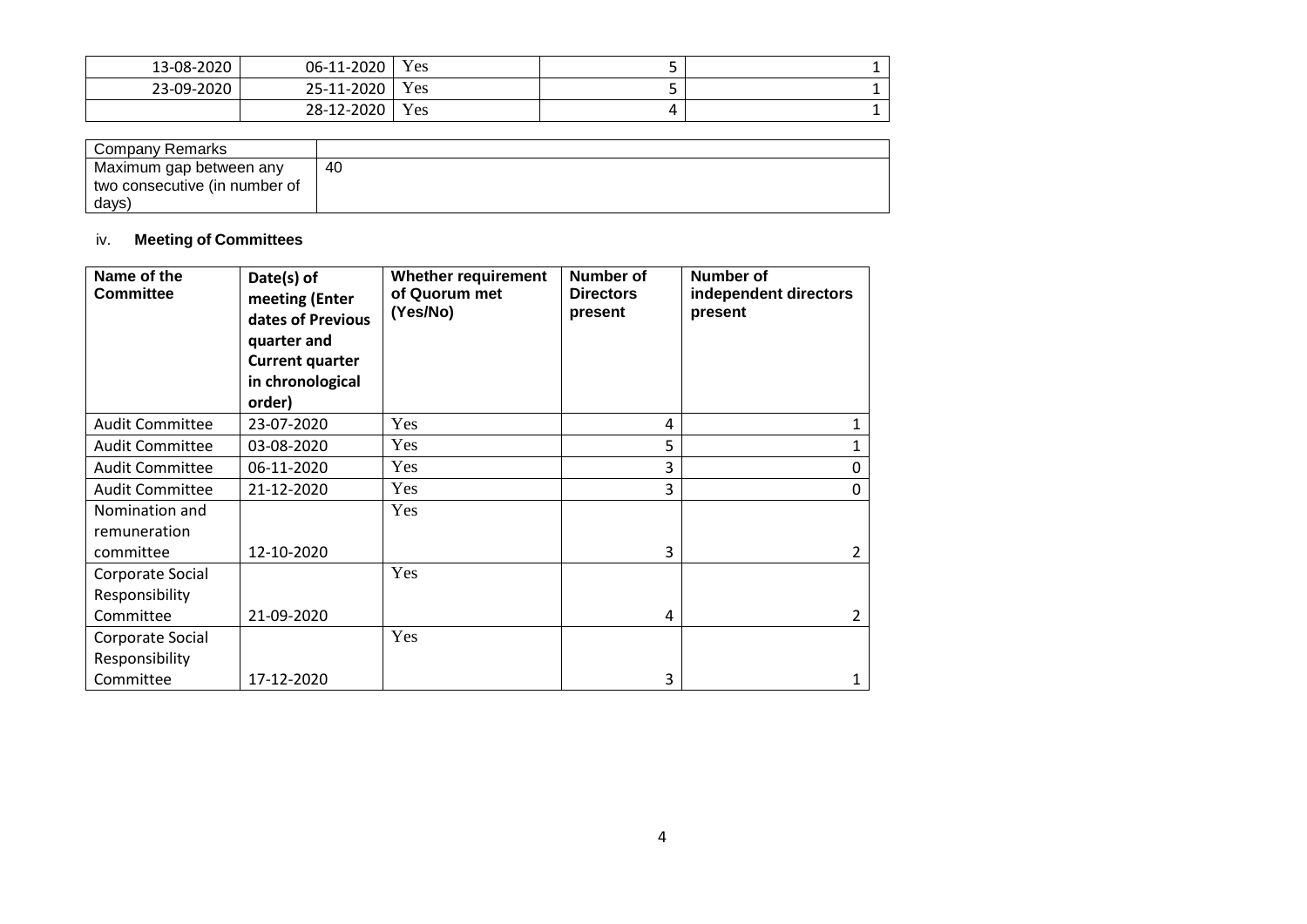### v. **Related Party Transactions**

| <b>Subject</b>                                                                                            | <b>Compliance status</b><br>(Yes/No/NA) | <b>Remark</b> |
|-----------------------------------------------------------------------------------------------------------|-----------------------------------------|---------------|
| Whether prior approval of audit committee obtained                                                        | Not Applicable                          |               |
| Whether shareholder approval obtained for material RPT                                                    | Not Applicable                          |               |
| Whether details of RPT entered into pursuant to omnibus<br>approval have been reviewed by Audit Committee | Not Applicable                          |               |

| Disclosure of notes on related  | Bank is a Government entity. Hence prior approval of audit committee for related |
|---------------------------------|----------------------------------------------------------------------------------|
| party transactions and          | party transactions is not applicable.                                            |
| Disclosure of notes of material |                                                                                  |
| related party transactions      |                                                                                  |

### **VI. Affirmations**

- 1. The composition of Board of Directors is in terms of SEBI (Listing obligations and disclosure requirements) Regulations, 2015. **Yes**
- 2. The composition of the following committees is in terms of SEBI(Listing obligations and disclosure requirements) Regulations, 2015
	- a. Audit Committee **Yes**
	- b. Nomination & remuneration committee **Yes**
	- c. Stakeholders relationship committee **Yes**
	- d. Risk management committee (applicable to the top 100 listed entities) **- Yes**
- 3. The committee members have been made aware of their powers, role and responsibilities as specified in SEBI (Listing obligations and disclosure requirements) Regulations, 2015. **- Yes**
- 4. The meetings of the board of directors and the above committees have been conducted in the manner as specified in SEBI (Listing obligations and disclosure requirements) Regulations, 2015.**- Yes**
- 5. a. This report and/or the report submitted in the previous quarter has been placed before Board of Directors. **- Yes** b. Any comments/observations/advice of Board of Directors may be mentioned here:

| Name               | Rajesh V Upadhya         |
|--------------------|--------------------------|
| <b>Designation</b> | <b>Company Secretary</b> |